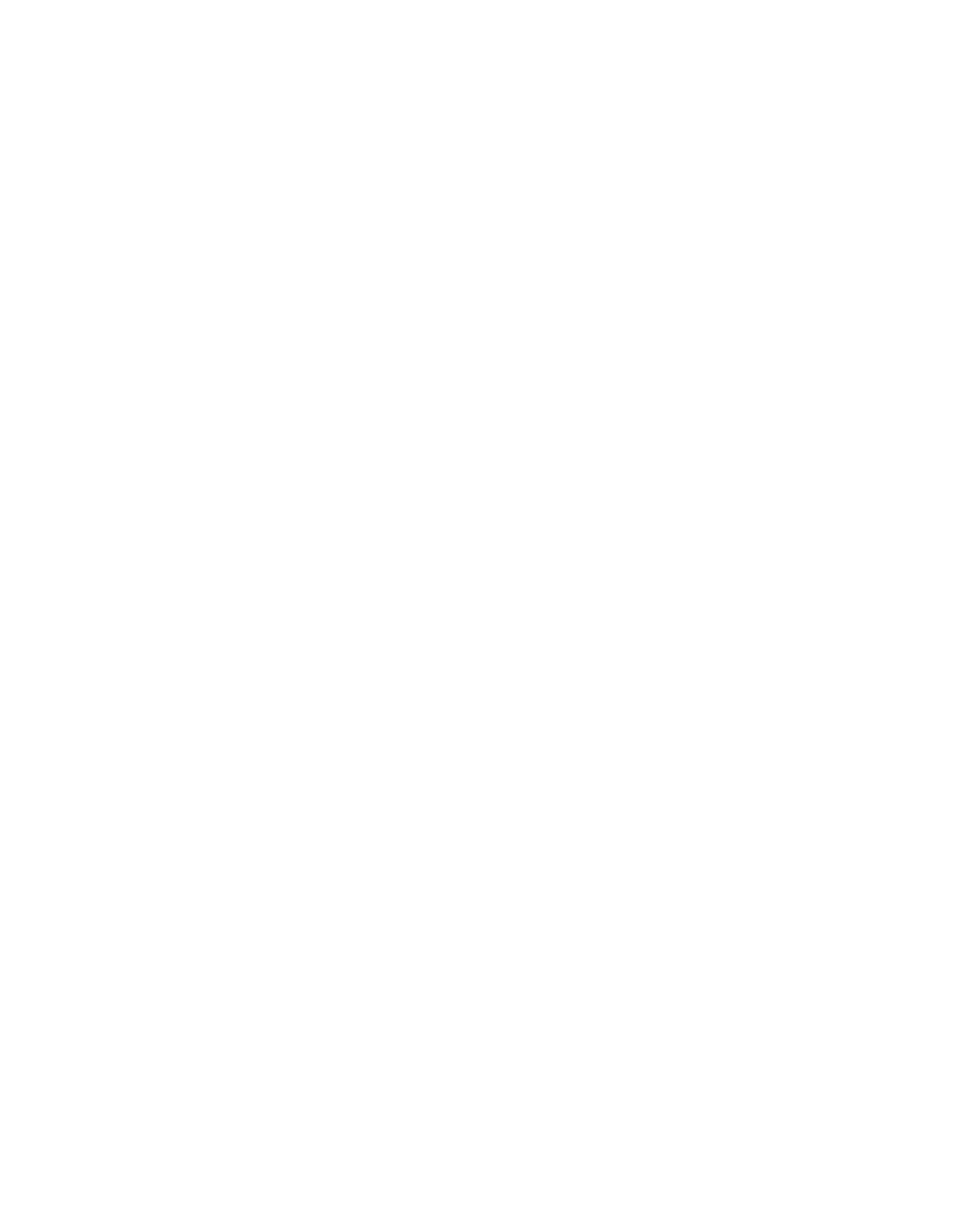

## **SPRINGWOOD WIND PROJECT** ENVIRONMENTAL EFFECTS MONITORING PLAN FOR WILDLIFE

File No. 160960606 May 2011

Prepared for:

**wpd Canada Corporation** 2233 Argentia Road, Suite 102 Mississauga ON L5N 2X7

Prepared by:

**Stantec Consulting Ltd.** Suite 1 - 70 Southgate Drive Guelph, ON N1G 4P5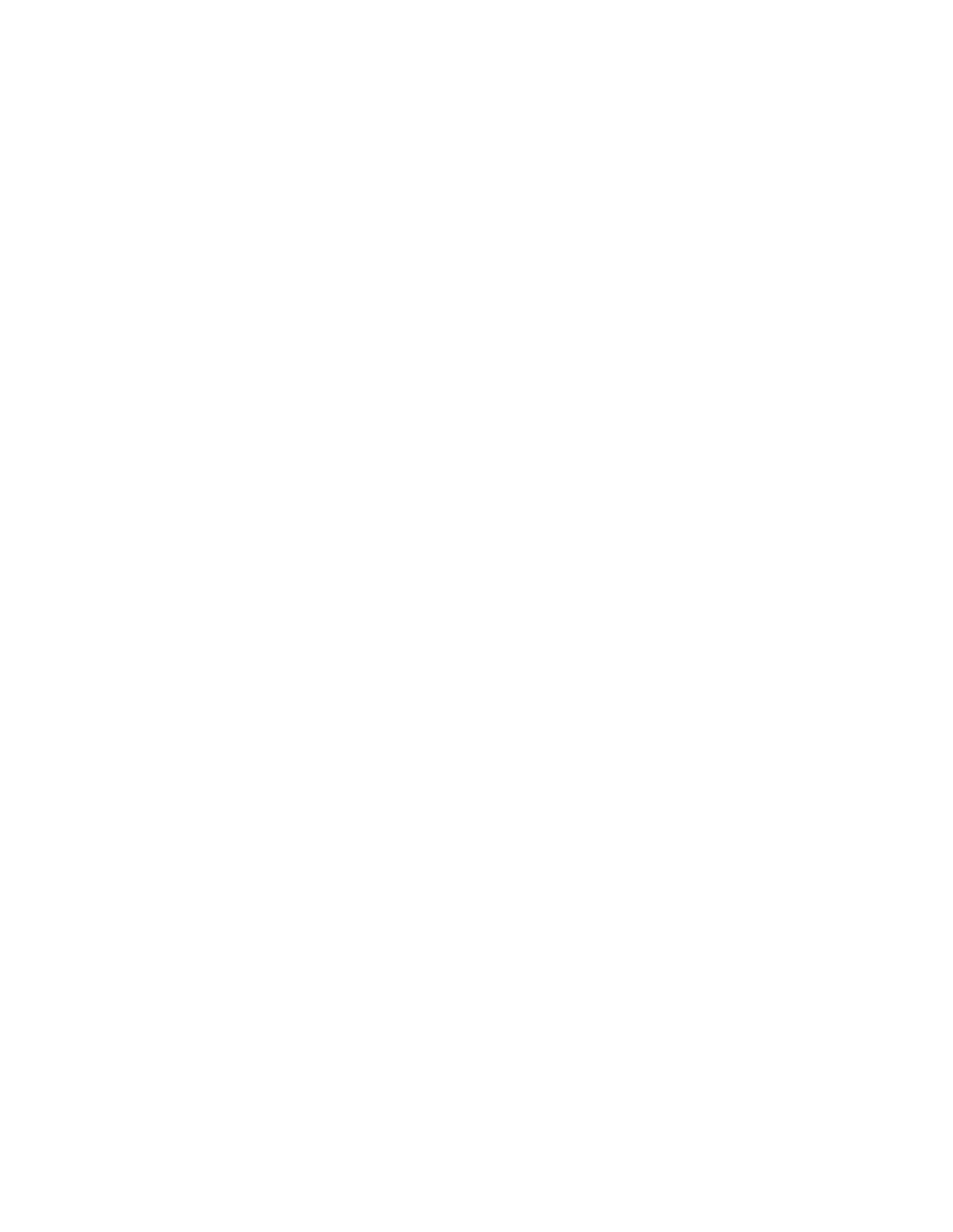# **Table of Contents**

|  | .1.1 |
|--|------|
|  |      |
|  |      |
|  |      |
|  |      |
|  |      |
|  |      |
|  |      |
|  |      |
|  |      |
|  |      |
|  |      |
|  |      |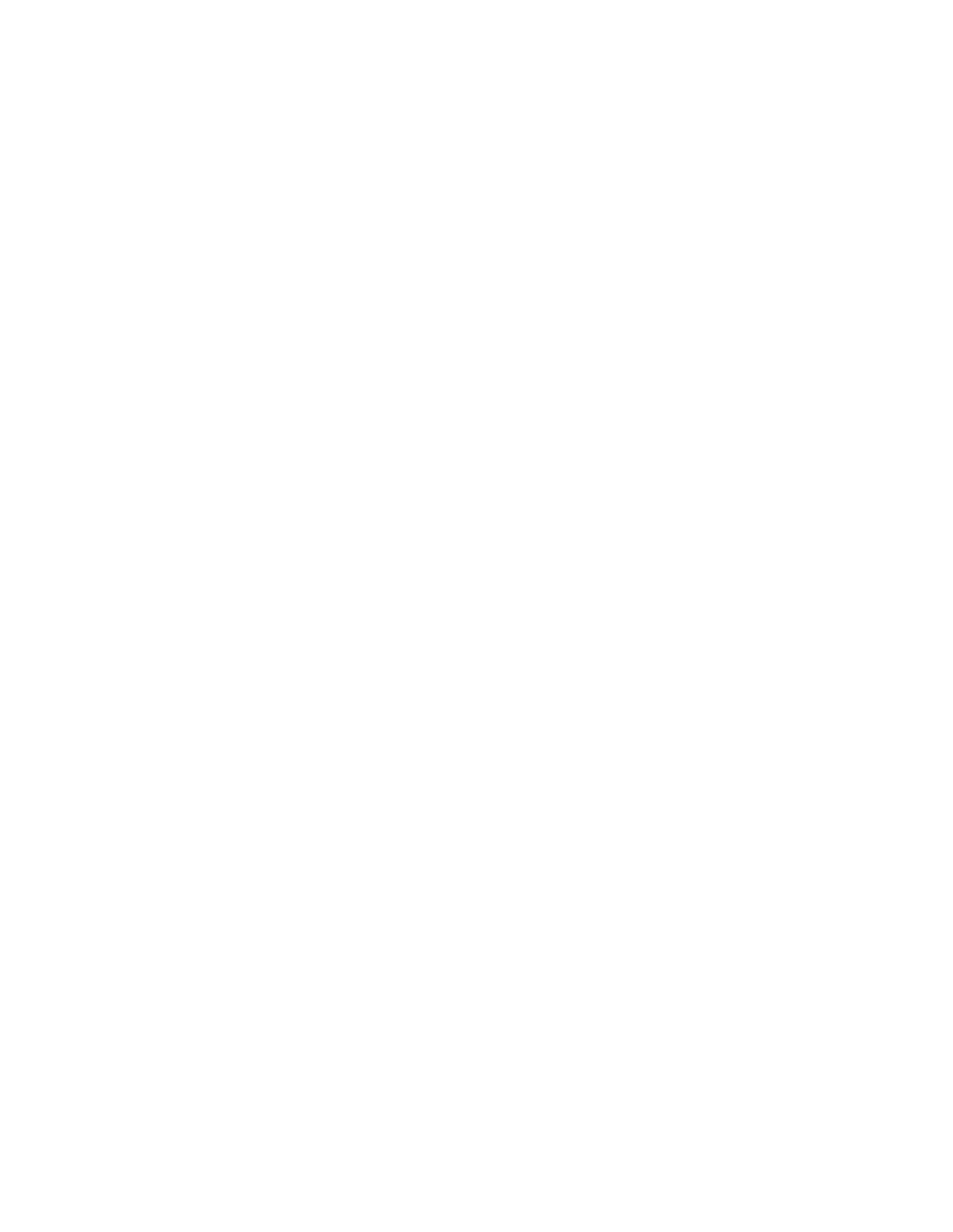## **1.0 Introduction**

wpd Canada Corporation (wpd) is a renewable energy development company based in Mississauga, Ontario and is dedicated to providing renewable energy for Ontario. Further information can be found on our website at http://canada.wpd.de/company/wpd-canada-corporation.html. wpd is proposing to develop the Springwood Wind Project (the Project) in the Township of Wellington Centre, in Wellington County, Ontario, in response to the Government of Ontario's initiative to promote the development of renewable electricity in the province. The Project was awarded an Ontario Feed-In-Tariff (FIT) contract with the Ontario Power Authority (OPA) on May 3, 2010 (FIT Contract No. F-000666-WIN-130-601).

The Wind Project Study Area is generally bounded by i) Sideroad 20 to the Northwest; ii) Wellington Road 16 to the Northeast; iii)  $2^{nd}$  Line to the Southwest; and iv) Sideroad 15 to the Southeast. There is a switching station located on 3<sup>rd</sup> Line. There is also a meteorological (MET) tower located at -80.406219°, 43.787097°, with a 60m met mast. As this is already in place, it is outside of the current assessment.

The basic components of the Project include four REpower 2.05 MW wind turbine generators with a total maximum installed nameplate capacity of 9.2 MW, step-up transformers included within each turbine, a 44 kV underground electrical power line system, a switching station, a meteorological tower and turbine access roads. Temporary components during construction include work and storage areas at the turbine locations and along access roads and crane paths. An underground collector system will transport the electricity generated from each turbine to a switching station located adjacent to the municipal right-of-way. At this point the electricity will be tied into Hydro One Networks Inc.'s (HONI) Distribution Network.

This Post-Construction Monitoring Plan is one component of the Mitigation and Environmental Effects Monitoring Plan (EEMP) of the REA Application for the Project, and has been prepared in accordance with O. Reg. 359/09, the Ontario Ministry of Natural Resources' (MNR's) *Approval and Permitting Requirements Document for Renewable Energy Projects* (September 2009), the Ministry of the Environment's (MOE's) draft *Technical Bulletin Two: Guidance for preparing the Design and Operations Report* (March 2010), MNR's Draft *Bats and Bat Habitats: Guidelines for Wind Power Projects* (March 2010) and MNR's *Birds and Bird Habitats: Guidelines for Wind Power Projects* (October 2010).

As discussed in the Project's Natural Heritage Assessment (NHA), primary data was collected in the Project Study Area pre-construction. This data was augmented with secondary data from published and unpublished sources to generate a dataset from which to assess the potential effects of the Project. No bird or bat significant wildlife habitat was identified in the Project Location (NHA, Section 4.0); however, post-construction mortality surveys are required for all Class 3 and 4 wind power projects (MNR 2010a and MNR 2010b).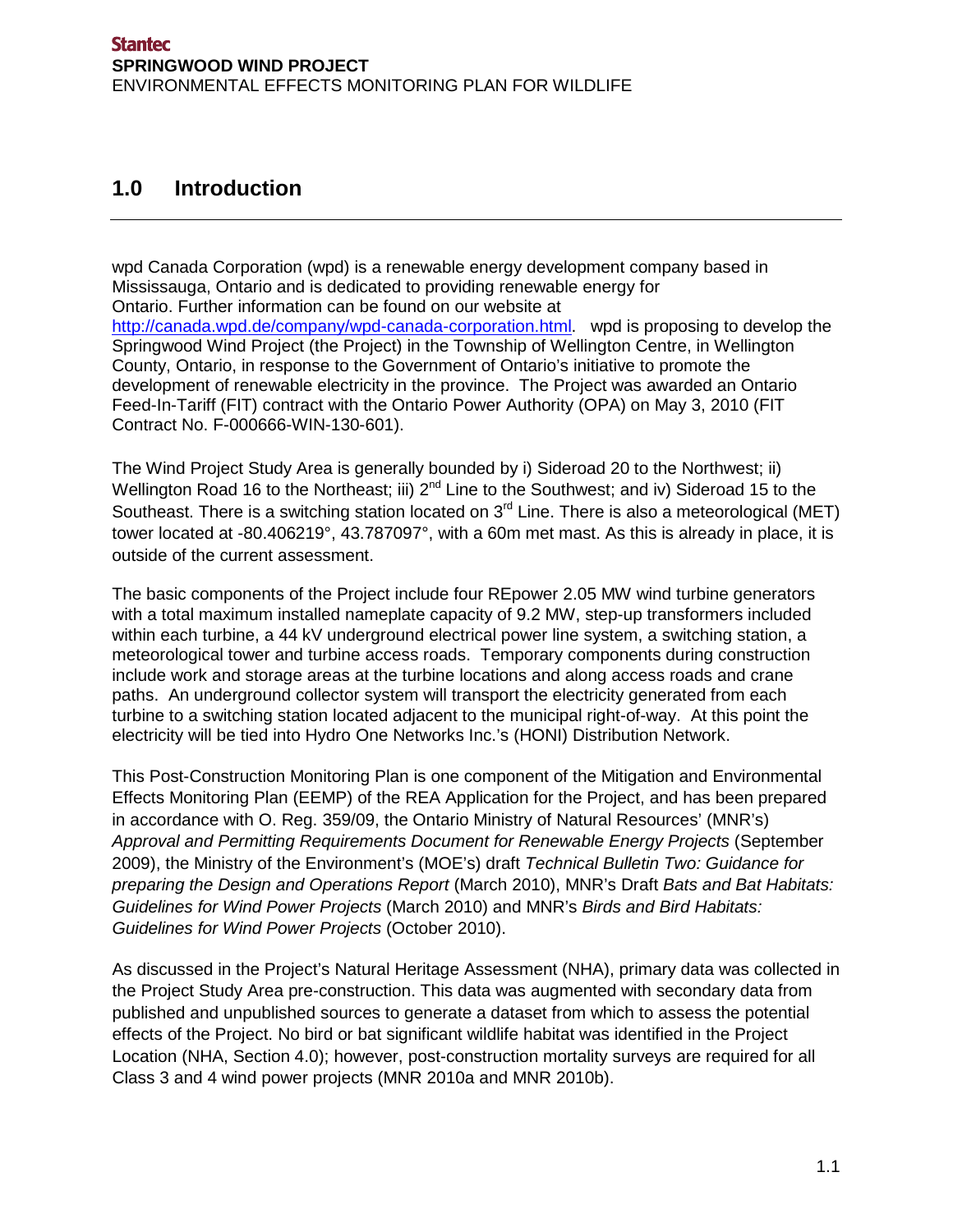#### **Stantec SPRINGWOOD WIND PROJECT**

ENVIRONMENTAL EFFECTS MONITORING PLAN FOR WILDLIFE Introduction May 2011

The purpose of this EEMP is to verify compliance of the Project with applicable provincial and federal legislation and guidelines. This monitoring plan provides details on the post-construction wildlife monitoring program for mortality monitoring birds and bats.

.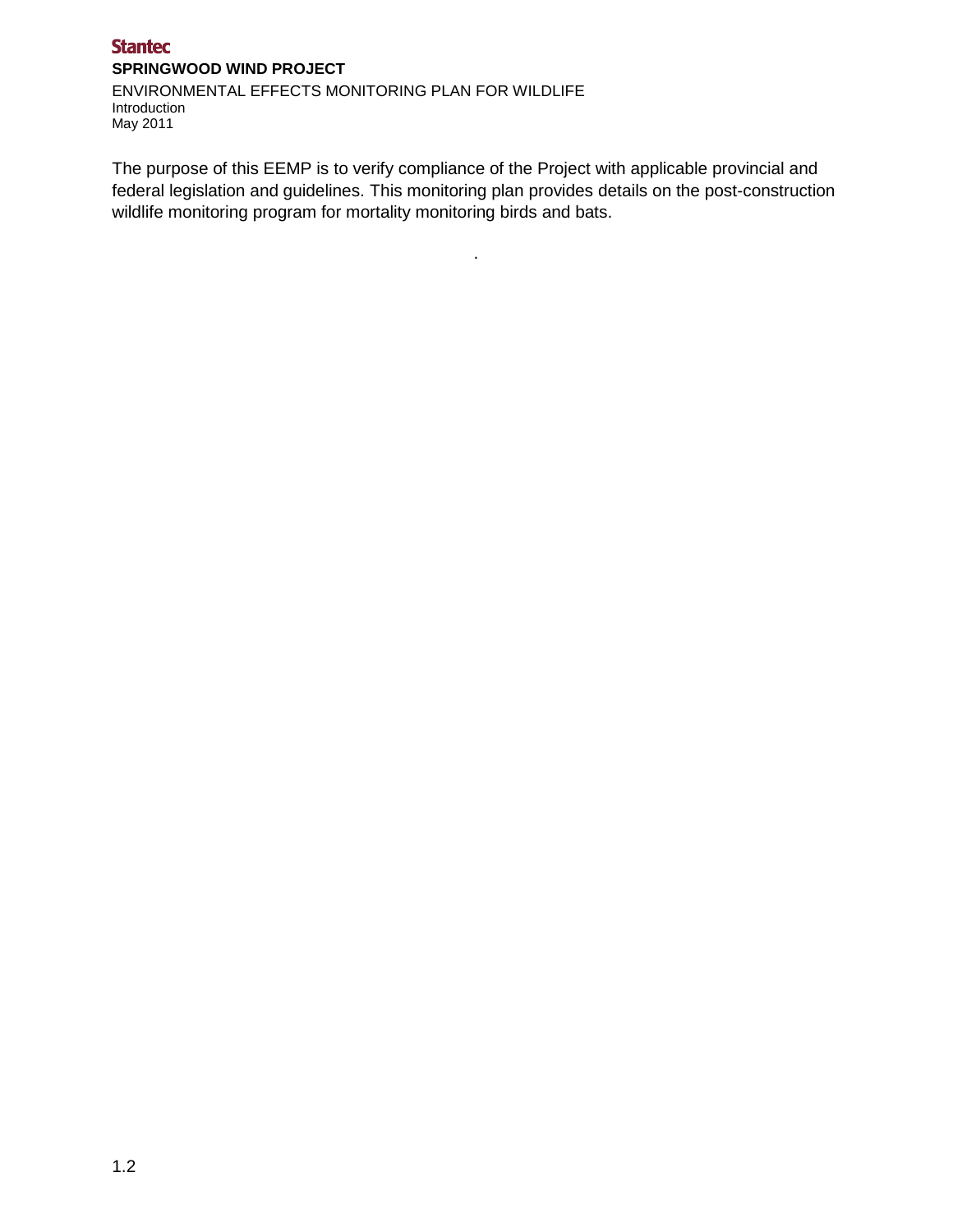# **2.0 Post-Construction Monitoring Program**

## **2.1 PURPOSE AND TIMING**

The purpose of the wildlife post-construction monitoring program is to identify performance objectives, assess the effectiveness of the proposed mitigation measures and to identify contingency measures that will be implemented if performance objectives cannot be met. Furthermore, any unanticipated potentially significant adverse environmental effects discovered during the post-construction monitoring program will be mitigated as described in Section 3.0. No bird or bat significant wildlife habitat was identified in the Project Location (NHA, Section 4.0); however, post-construction mortality surveys are required for all Class 3 and 4 wind power projects (MNR 2010a and MNR 2010b).

The Environmental Effects Monitoring Plan for wildlife at the Springwood Wind Project includes the following:

• *mortality monitoring for birds and bats:* twice weekly (3-4 day intervals) mortality monitoring at all turbines from May 1 to October 31, and weekly monitoring for raptors during November, for a period of three years. Searcher efficiency and scavenger trials will be conducted each year according to current guidance documents.

## **2.2 PRIMARY DATA COLLECTION**

Detailed monitoring methods, including duration and frequency are discussed below.

## **2.2.1 Bird Mortality Monitoring**

## **Background**

The Project Location does not contain any factors (i.e. colonies, staging areas, migration corridors) that elevate its risk to birds. It is considered a low sensitivity site, representing the lowest level of potential risk to birds.

## **Monitoring**

Bird mortality monitoring will be conducted according to MNR's *Birds and Bird Habitats: Guidelines for Wind Power Projects* (2010a).

Mortality monitoring within minimally-vegetated portions (i.e., Visibility Classes 1 and 2 [MNR, 2010b]) of a 50 m search area radius from the base of all wind turbines will be conducted twiceweekly (3-4 day intervals) between May 1 and October 31 for a period of three years. A weekly mortality survey will be conducted at all turbines in November to assess raptor mortality.

Although all reasonable efforts will be made to conduct surveys as scheduled, surveys will not be conducted if weather (e.g. lightning, severe fog) presents safety concerns. Weather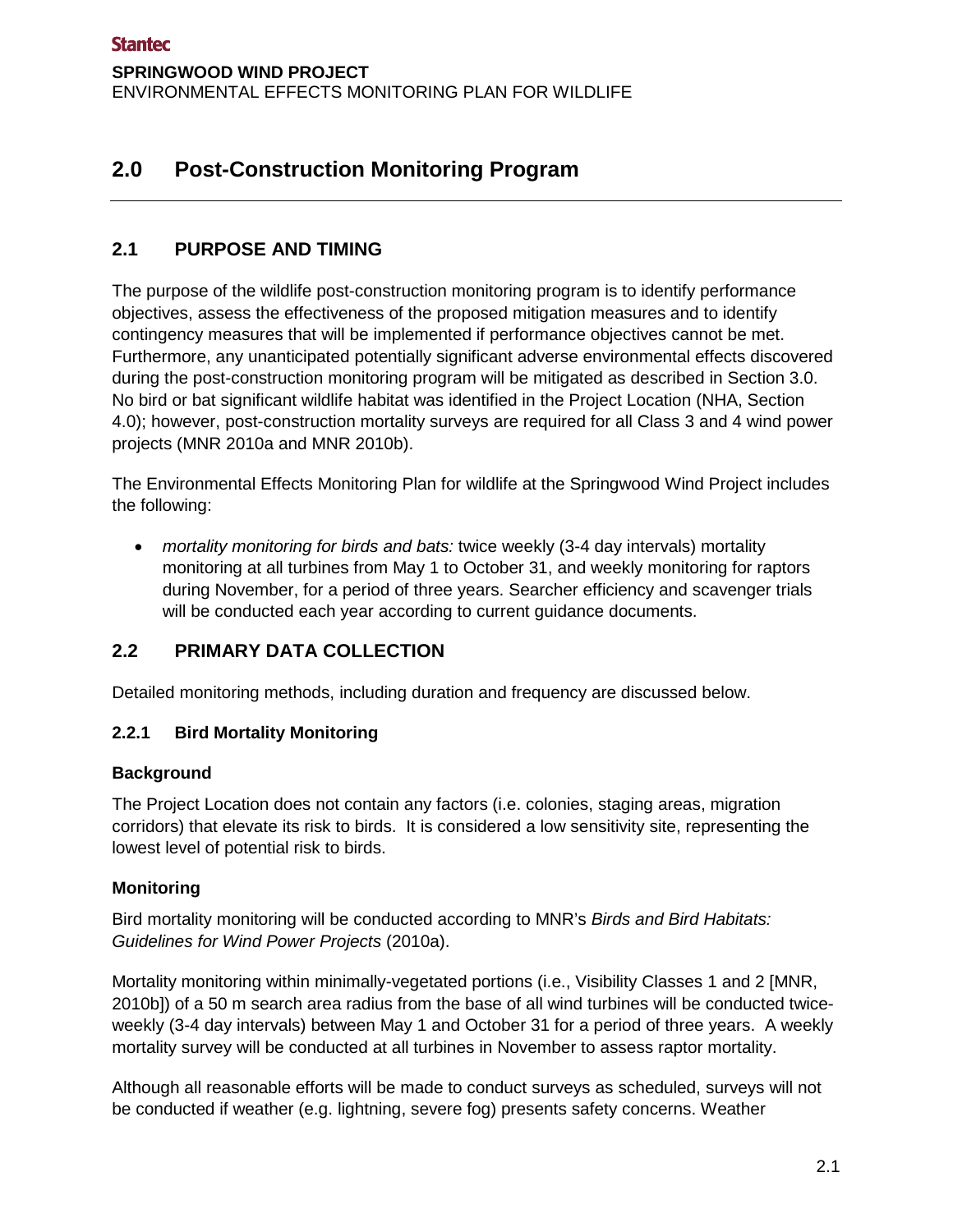## **SPRINGWOOD WIND PROJECT**

#### **ENVIRONMENTAL EFFECTS MONITORING PLAN FOR WILDLIFE**

Post-Construction Monitoring Program May 2011

conditions will be noted when surveys were not conducted as scheduled, and every attempt will be made to complete the missed survey(s) as soon as possible.

Searcher efficiency and scavenger trials will be conducted in accordance with Environment Canada (EC) and MNR guidelines. Searcher efficiency trials will typically be conducted once in each of spring, summer and fall, but will be repeated if searchers change during the year. Searcher efficiency trials are designed to correct for carcasses that may be overlooked by surveyors during the survey periods. Searcher efficiency trials involve a "tester" that places bird and bat carcasses under turbines prior to the standard carcass searches to test the searcher's detection rate. Trial carcasses will be discreetly marked so they can be identified as study carcasses. Each trial will consist of a minimum of 10 carcasses per searcher per visibility class. Searcher efficiency (Se) is calculated for each searcher as follows:

Se = number of test carcasses found number of test carcasses placed – number of test carcasses scavenged

Scavenger trials will be conducted once a month (May-Oct) and will involve 10 carcasses of bird and bat turbine fatalities, if available, or dark-coloured poultry chicks. If available, at least one raptor carcass will be used for some trials. Carcasses will be discreetly marked so they can be identified as study carcasses. Scavenger trials are designed to correct for carcasses that are removed by predators before the search period. These trials involve the distribution of carcasses in habitat types being searched, at known locations at each wind turbine generator, followed by periodic checking to determine the rate of removal. Proportions of carcasses remaining after each search interval are pooled to calculate the overall scavenger correction factors:

 $Sc =$   $n_{\text{visit1}} + n_{\text{visit2}} + n_{\text{visit3}} + n_{\text{visit4}}$ , where

 $n_{\text{visit0}} + n_{\text{visit1}} + n_{\text{visit2}} + n_{\text{visit3}}$ 

**Sc** is the proportion of carcasses not removed by scavengers over the search period

**n**<sub>visit0</sub> is the total number of carcasses placed

**n**<sub>visit1</sub> – n<sub>visit4</sub> are the numbers of carcasses remaining on visits 1 through 4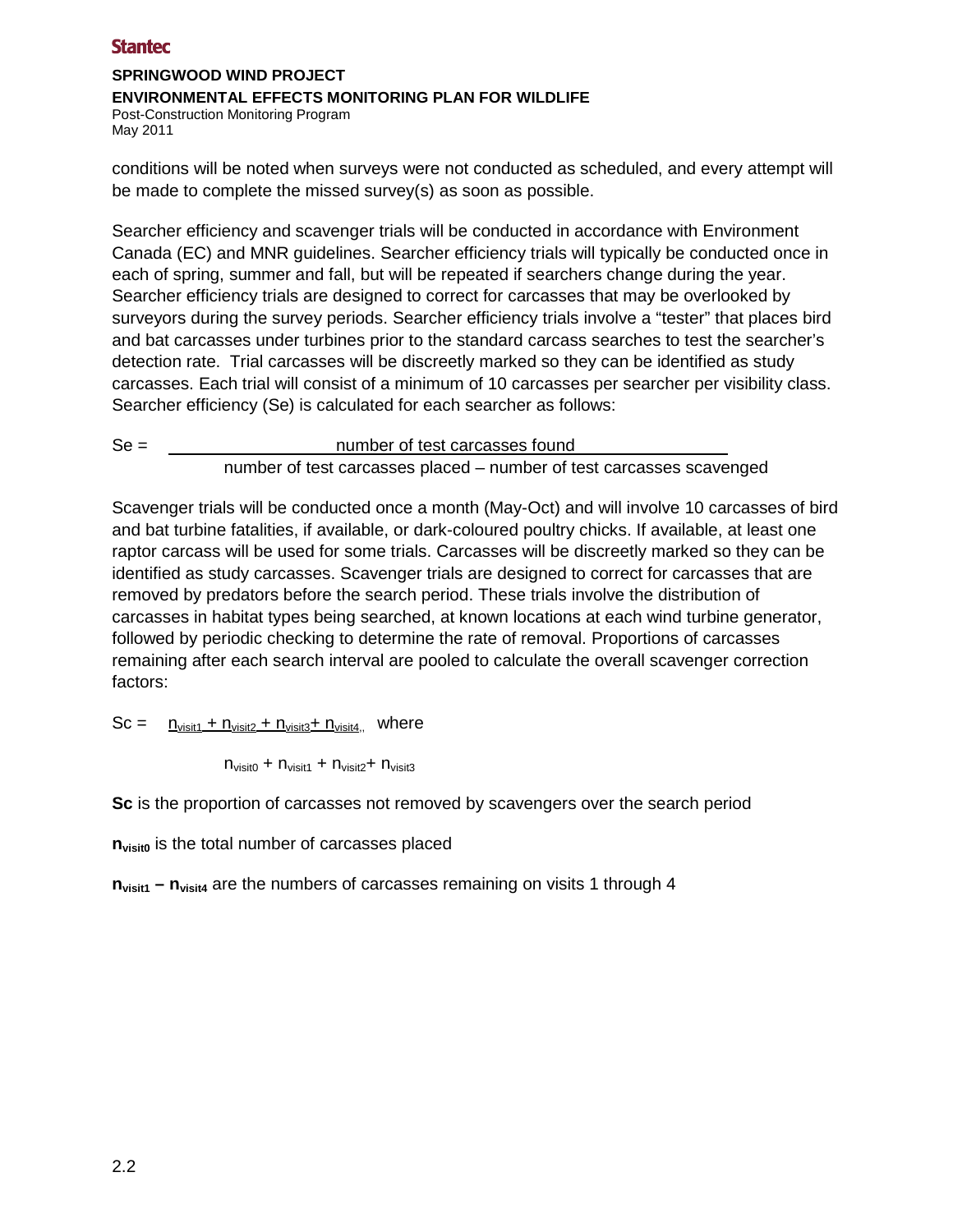There are numerous published and unpublished approaches to incorporating these corrective factors into an overall assessment of total bird and bat mortality. The estimated mortality will be calculated as follows:

## $C = c / (Se \times Sc \times Ps),$  where:

- **C** is the corrected number of bird or bat fatalities;
- **c** is the number of carcasses found;
- **Se** is the proportion of carcasses expected to be found by searchers (searcher efficiency);
- **Sc** is the proportion of carcasses not removed by scavengers over the search period; and
- **Ps** is the percent of the area searched.

Most birds and bats will fall within 50 m of the turbine base (MNR 2010a). This value will be used to determine the percent of area searched (Ps). When the entire 50 m radius search area is searched, Ps will equal 100%. If portions of the 50 m radius search area are impossible due to site conditions (such as agricultural crops) Ps will be adjusted accordingly based on the searchers' ongoing estimates of the proportion of the search area that was physically searched. An alternative option is to use a GPS to delineate the search area and calculate the Ps.

The area searched will be determined for each turbine by mapping searchable areas on a grid (by visibility class) and counting the number of searched grid cells within 50 m. Maps of the varying search areas will be made available to review agencies. The summed area of those cells will be divided by the total area within a 50 m radius circle to determine the percent area searched for that turbine ( $Ps_x$ , where x is the turbine number).

 $Ps_x =$  area searched within 50 m radius circle 7854 $m<sup>2</sup>$ 

The overall Ps for the facility will be calculated as the average of  $Ps<sub>1</sub>$  through  $Ps<sub>4</sub>$ .

Observed fatalities will be photographed, and the species, GPS coordinates, substrate, carcass conditions, and distance and direction to the nearest turbine will be recorded along with the date, time and searcher. This approach to mortality monitoring will facilitate any potential correlation between mortality occurrences, turbine location, habitat/land use features, and season.

Bird carcasses in good condition may be collected and stored in a freezer for future use in searcher efficiency and/or scavenger removal trials. Persons handling bird carcasses will take reasonable precautions (e.g. gloves, tools etc.) to protect their personal health. Bird carcasses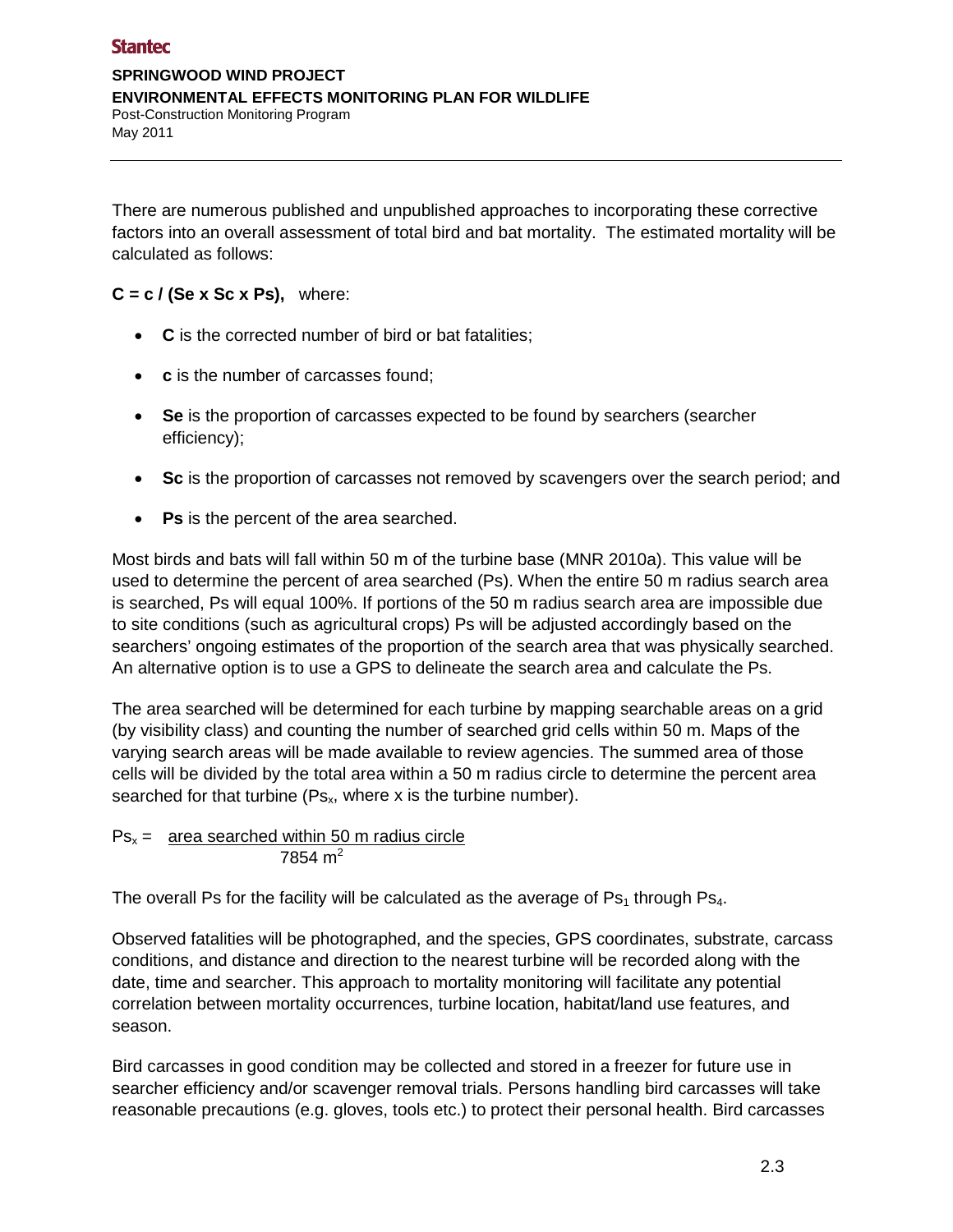#### **SPRINGWOOD WIND PROJECT ENVIRONMENTAL EFFECTS MONITORING PLAN FOR WILDLIFE** Post-Construction Monitoring Program

May 2011

will be placed in heavy-duty plastic bags and transported that day to a freezer, where they will be stored until required for the trials. Carcasses of any species covered under the *Endangered Species Act, 2007* ("ESA") or the federal *Species at Risk Act* ("SARA") will be collected in a manner consistent with the conditions of applicable permits (see below). All other bird carcasses will be left in place and noted to avoid double-counting during future searches.

As of 30 June 2008, species that are extirpated, endangered, or threatened are protected under the *ESA*. Consequently, unless otherwise authorized, possession and transport of species at risk is prohibited under the ESA. Therefore, in order to carry out the various activities contemplated in this Plan, a permit under clause 17(2)b of the ESA is necessary to allow wpd and its agents to collect, possess, and transport species at risk as obtained from the Project Study Area. Any conditions attached to the permit relating to handling of injured birds, including raptors and species at risk, will be adhered to.

Additionally, in support of the activities contemplated in this Plan, wpd or its agents will apply for a scientific collector's permit under the *Fish and Wildlife Conservation Act* ("FWCA") from the MNR that would allow wpd and its agents to possess and transport a species protected by this legislation.

Finally, wpd or its agents will apply to EC (Canadian Wildlife Service) for a scientific collector's permit under the *Migratory Bird Convention Act, 1994* (MBCA) that would allow wpd and its agents to collect, possess, and to utilize for scientific research purposes, deceased specimens of migratory birds obtained from the study area.

Other permits, approvals, authorizations, etc., are not likely to be required from the MNR or EC to permit the monitoring activities contemplated in this Plan.

## **2.2.2 Bat Mortality Monitoring**

## **Background**

Bat mortality has been documented at wind power facilities in a variety of habitats across North America. Nearly every monitored wind power facility in the United States and Canada has reported bat mortality with minimum annual mortality varying from < 1 to 50 bat fatalities/ turbine/year (MNR 2006). The majority of bat fatalities at wind power facilities occur in the late summer and fall, and the long-distance migratory bats (i.e., hoary bat, eastern red bat, silverhaired bat) appear to be most vulnerable to collisions with moving turbine blades. Specific factors causing bat mortality and affecting species vulnerability to wind turbine mortality remain unclear, although recent evidence from Alberta suggests that air pressure differences in the blade vortices may contribute to bat mortality. Ontario specific data is relatively sparse at this time. Current evidence from operating facilities in Ontario suggests that bat mortality is lowest in open farmland away from forests and major waterbodies (MNR 2010b).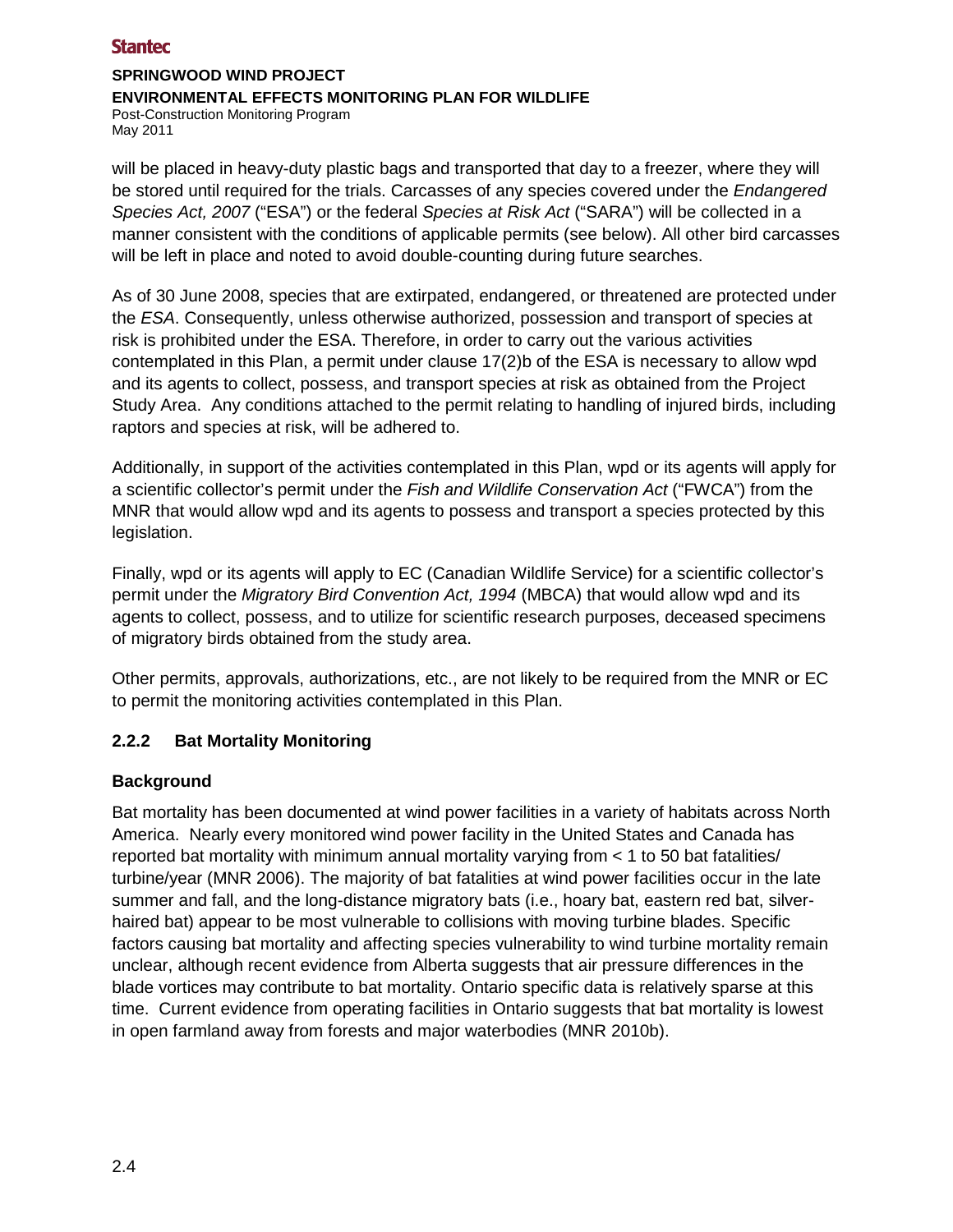#### **SPRINGWOOD WIND PROJECT ENVIRONMENTAL EFFECTS MONITORING PLAN FOR WILDLIFE** Post-Construction Monitoring Program May 2011

#### **Monitoring**

Bat mortality monitoring will be conducted according to MNR's *Bats and Bat Habitats: Guidelines for Wind Power Projects* (2010b). In general, the mortality monitoring requirements for bats will be captured in conjunction with bird mortality monitoring (described above).

- Bat mortality monitoring will be conducted twice-weekly (3-4 day intervals) within minimally-vegetated portions (i.e., Visibility Classes 1 and 2 [MNR, 2010b]) of a 50 m search area radius from the base of all turbines between May 1 and September 30 for a three-year period in accordance with MNR guidelines. This time period includes the core season when resident and migratory bats are active. Bat mortality monitoring will be conducted in conjunction with other monitoring activities (birds) for efficiency.
- Searcher efficiency trials will be conducted seasonally and carcass removal trials will be conducted monthly between May 1 and September 30. Searcher efficiency and carcass removal rates are known to be more variable for bats than for birds throughout the year and depending on habitat (in part due to the relative size of the species).

As with birds, trial carcasses will be discreetly marked so they can be identified as study carcasses. Each trial will consist of a minimum of 10 carcasses per searcher per visibility class (for searcher efficiency trials) or per trial (for scavenger removal trials). At least one-third of the trial carcasses should be bats.

Bat carcasses in good condition may be collected and stored in a freezer for future use in searcher efficiency and/or scavenger removal trials. Persons handling bat carcasses will take reasonable precautions (e.g., gloves, tools etc.) to protect their personal health. All searchers will ensure they have updated rabies pre-exposure vaccinations. Biological material will be disposed of in a way to ensure that it does not pose a public or environmental health risk and in accordance with any applicable federal, provincial, and municipal laws.

#### **2.3 Reporting and Review of Results**

Annual post-construction monitoring reports will summarize and analyze the results of mortality surveys. Reports will be submitted to the MOE within three months of the conclusion of the November mortality monitoring.

The monitoring program will be reassessed by MNR and wpd at the end of each monitoring year. Pending the reassessment results, the program methods, frequencies, and duration may be reasonably modified to better reflect the findings.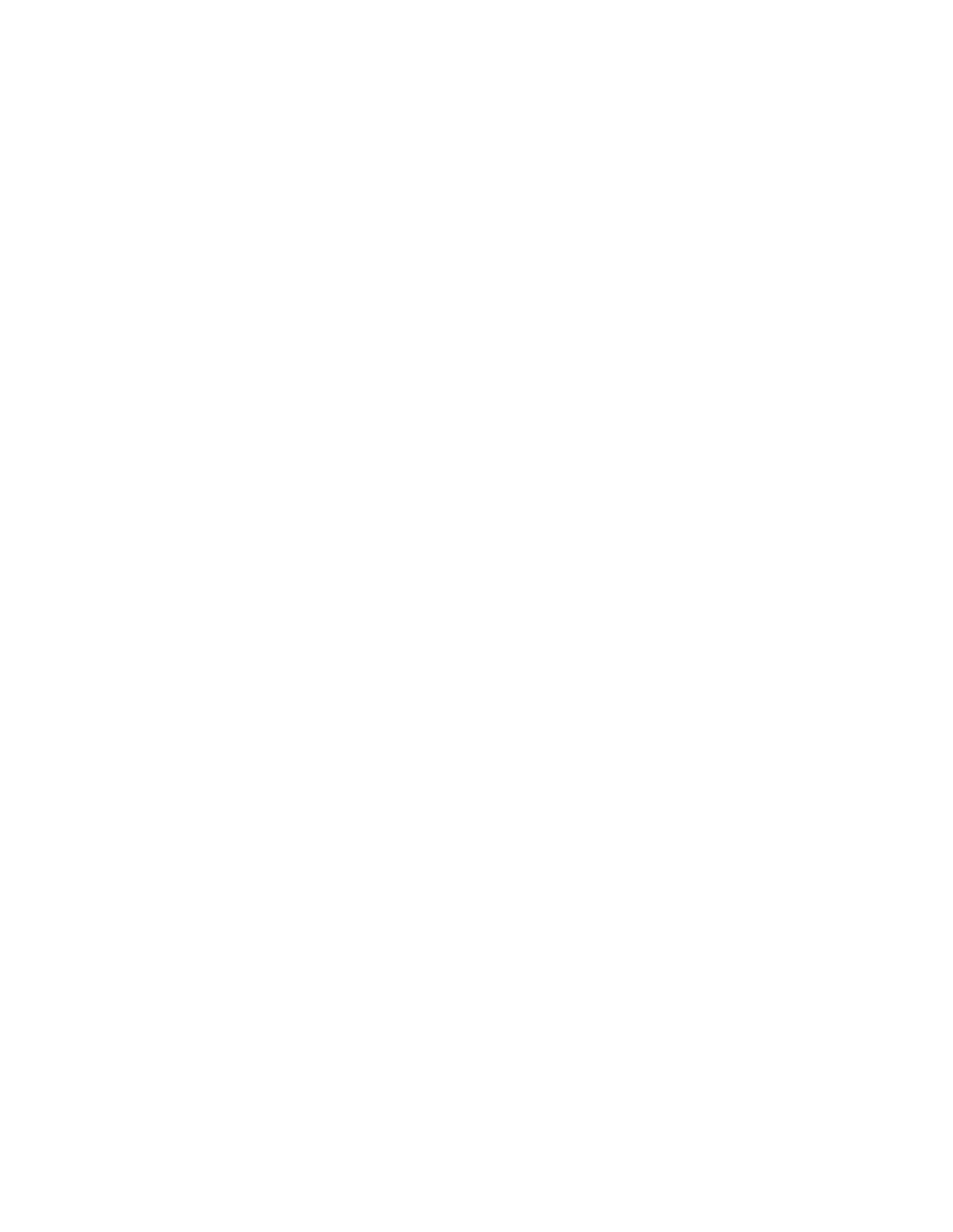# **3.0 Adaptive Management Program**

The adaptive management program described in this section outlines performance objectives, and contingency measures, that will be implemented should the performance objectives not be met.

Contingency measures may include an adaptive management approach. An adaptive management program allows mitigation measures to be implemented in the event that unanticipated potentially significant adverse environmental effects are observed. Potentially significant adverse effects will be assessed through review of the annual report.

All bird and bat mortality will be reported in the annual report submission. Mortality rate is expressed as the number of fatalities per turbine per year (e.g. from May 1 to November 30). A threshold approach will be used to identify and mitigate potential negative effects resulting from the operation of wind turbines.

## **3.1 BIRDS**

Post-construction mitigation, including operational controls, will be considered if annual mortality (e.g. from May 1 to November 30) of birds exceed the following thresholds defined by the MNR:

- 18 birds/ turbine/year at individual turbines or turbine groups; and
- 2 raptors or vultures/wind power project (<10 turbines).

Or if bird mortality during a single mortality monitoring survey exceeds:

- 10 or more birds at any one turbine; or
- 33 or more birds (including raptors) at multiple turbines.

Any and all mortality of species at risk (i.e., a species listed as Endangered, Threatened or Special Concern under Schedule 1 of the federal Species at Risk Act or a species listed on the Species at Risk in Ontario list as Extirpated, Endangered, Threatened, or Special Concern under the provincial Endangered Species Act, 2007) that occurs will be reported immediately to EC and/or the MNR.

If with due consideration of seasonal abundance and species composition, annual mortality levels exceed the thresholds noted above, wpd or its agents will conduct two years of subsequent mortality monitoring at all four turbines (MNR 2010a).

If significant annual mortality persists, MNR will be engaged to initiate an appropriate response plan as set out in the MNR's Bird Guidelines (2010a), which may include some or all of the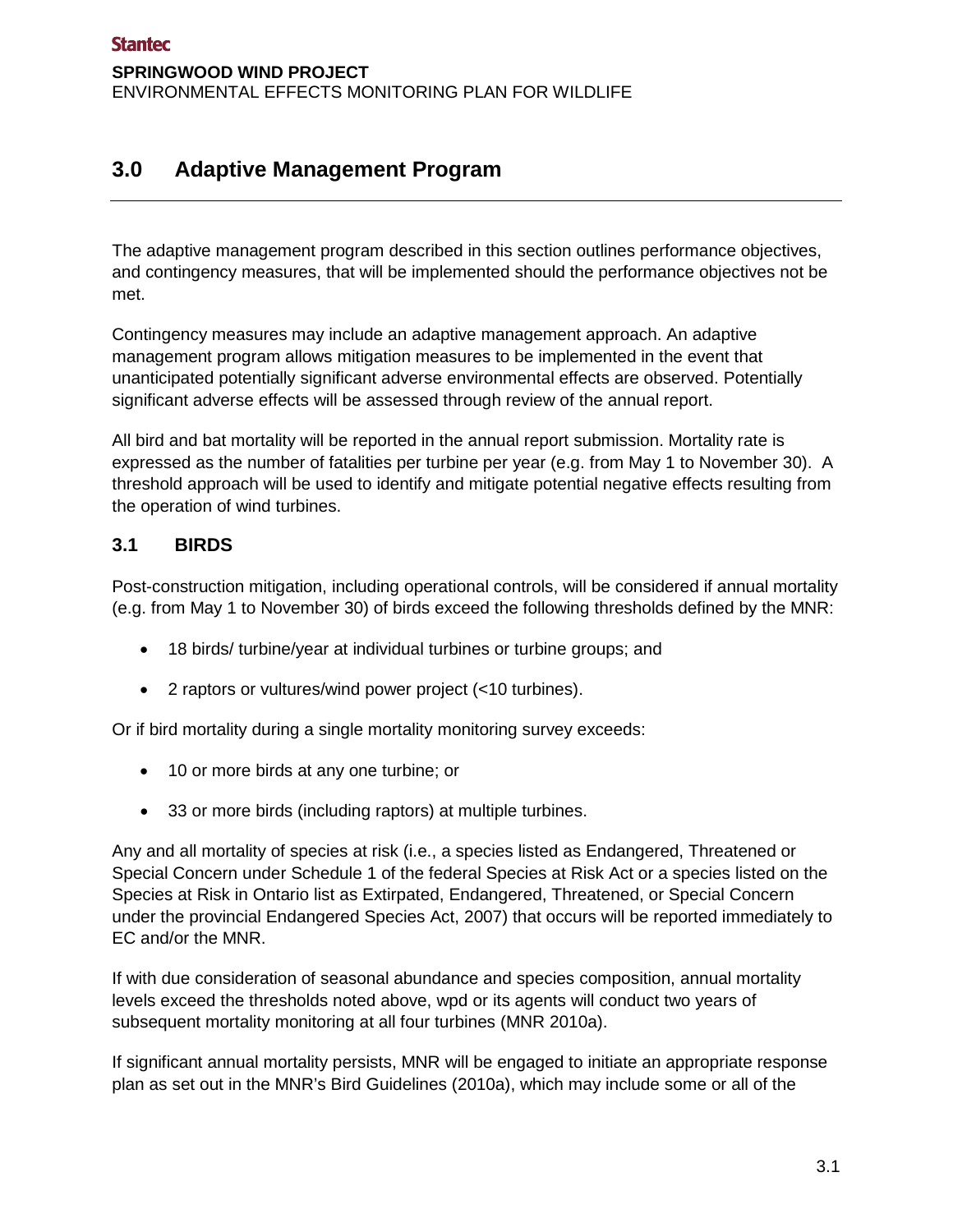#### **SPRINGWOOD WIND PROJECT ENVIRONMENTAL EFFECTS MONITORING PLAN FOR WILDLIFE** Adaptive Management Program May 2011

following mitigation measures (or alternate plan reasonably agreed to between wpd and the  $MNR^1$ :

- Increased reporting frequency to identify potential threshold exceedance in a timely way;
- Behavioural studies to determine factors affecting mortality rates;
- Periodic shut-down of select turbines at specific times of year (MNR, 2010a); and
- Blade feathering at specific times of year (MNR, 2010a).

## **3.2 BATS**

Operational mitigation is required where annual post-construction mortality monitoring exceeds 10 bats per turbine per year (MNR 2010b).

Operation mitigation to be implemented includes increasing cut-in speed to 5.5 m/s or feathering wind turbine blades when wind speeds are below 5.5 m/s between sunset and sunrise, from July 15 to September 30, as set out in the MNR's Bat Guidelines (2010b).

 $\overline{a}$ 

 $<sup>1</sup>$  An alternate plan maintains flexibility within the Plan to consider alternative response ideas that may arise over the</sup> course of the Plan (e.g., new technologies that may reduce bird or bat fatalities).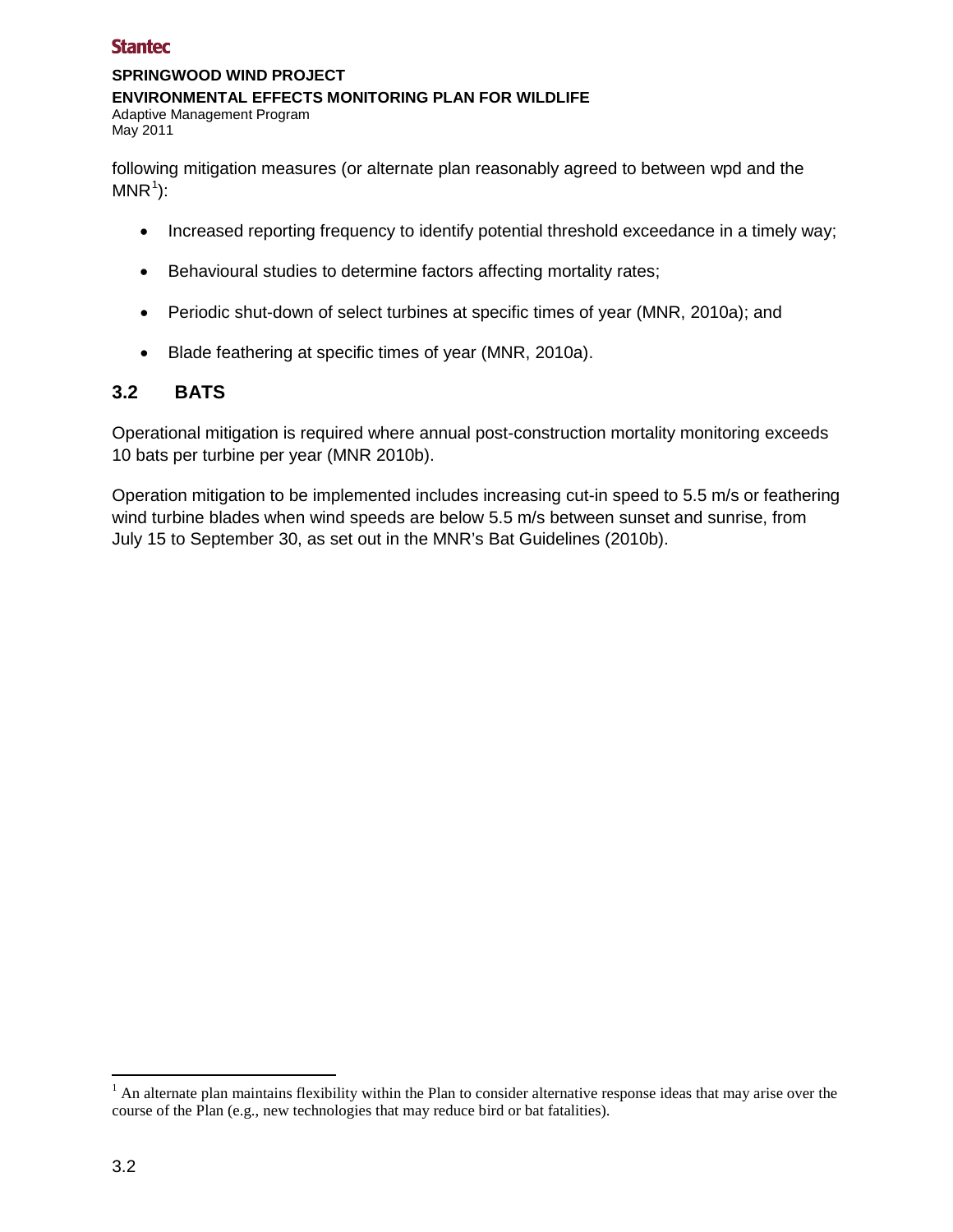# **4.0 Best Management Practices**

wpd will include the following best management practices as part of the post-construction monitoring program (as outlined in MNR 2010b).

## **4.1 DATA MANAGEMENT**

All post-construction data, collected in accordance with MNR guidance and reported to MOE, will be made available for entry into the joint Canadian Wildlife Service – Canadian Wind Energy Association – Bird Studies Canada – Ontario Ministry of Natural Resources Wind Power and Birds Monitoring Database.

## **4.2 WHITE-NOSE SYNDROME**

Carcasses of the following species found during bat mortality searches may be sent to the Canadian Cooperative Wildlife Health Centre for analysis of White-nose Syndrome and should not be used in carcass removal or searcher efficiency trials.

- *Myotis septentrionalis*
- *Myotis lucifugus*
- *Myotis leibii*
- *Perimyotis subflavus*
- *Eptesicus fuscus*

## **4.3 BAT TISSUE SAMPLES**

Tissue samples from bat carcasses may be used in a number of DNA analyses to provide insight into population size and structure, as well as the geographic origin migrants. wpd will contact the local MNR office prior to disposing bat carcasses, to determine if this type of research is occurring in the area.